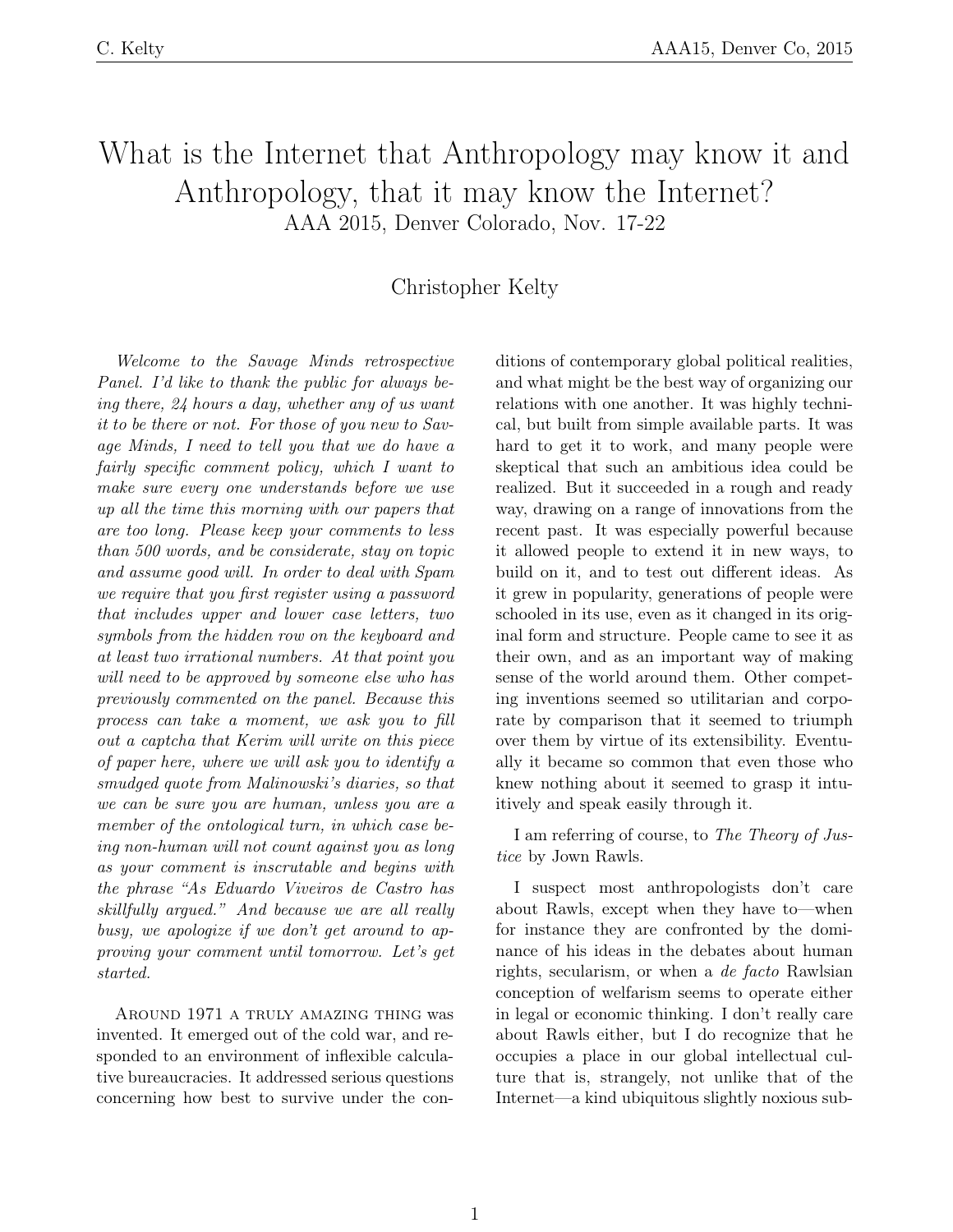

stance which is of immense usefulness, but is often understood imperfectly if at all.

Consider, for instance, what Rawls called "The Original Position." The Original Position is a monumentally weird invention, and it will forever stand amongst even weirder inventions like the cave, the cogito, the social contract, the categorical imperative, the gene and the idea the computers are made of zeros and ones. Which is to say, something that will change our world forever despite not actually existing.

I sort of understand why he created it— Rawls was troubled by certain consequences of utilitarianism— that other weird invention of the last two hundred years which has similarly turned out to be so technically effective. In particular, the idea that something like slavery might be justified if it benefits more people and harms fewer. For those few of us still foolishly committed to reason, this is anathema: slavery must be wrong. But for us, this is only an intuition of wrongness. Rawls wanted to make it water-tight.

So he invented the Original Position—What is it?

Well I kind of like to think of it as an imaginary meeting of white men wearing thick glasses and skinny ties in an anonymous conference room, not unlike this one, perhaps decorated with bland abstract modernist paintings, somewhere in downtown Ottowa, surrounded by whiteboards filled with ordered lists of basic prinicples of jus-



tice. These details are irrelevant, though, as Rawls will tell you, because it is an important fact that these guys don't actually know where or who they are—they famously exist behind a "veil of ignorance" in which they don't know their place in society, their class position or social status, their genetics, their own abilities or attributes, intelligence or strength, nor do they know what they think is good or what their plan for their own life is, whether they are optimists or pessimists, risk takers or milquetoasts; nor what their own society is like, or even where to get a decent burger in Ottowa. Indeed, they don't even know what generation the belong to–raising the interesting possibility that they might all be visiting Canada from different temporal dimensions. They don't find this funny though, because cannot rely on emotion or affect (despite it being a theory of moral sentiments) but only on a highly restrictive form of rationality and they don't even seem to be human. Nonetheless, they still know how it all works— the priniciples of law and economics and human psychology for instance, or how society is organized, even though they don't know where they are in it. But in the end, says Rawls, this meeting in Ottowa is "not to be thought of as a gathering of all actual or possible persons. To conceive of the original position in [this way] is to stretch fantasy too far" (139).

They are gathered there to decide, by weighing the alternatives, on the best of all possible worlds.

What is this fantasy for? Well this is the genius of it: It is an elaborate tool for deciding upon the necessary and sufficient principles for a just society. Not the prinicples we do have, but the ones we ought to have if everyone could "act with grace and self-command" and achieve "purity of heart." This irreal situation is valuable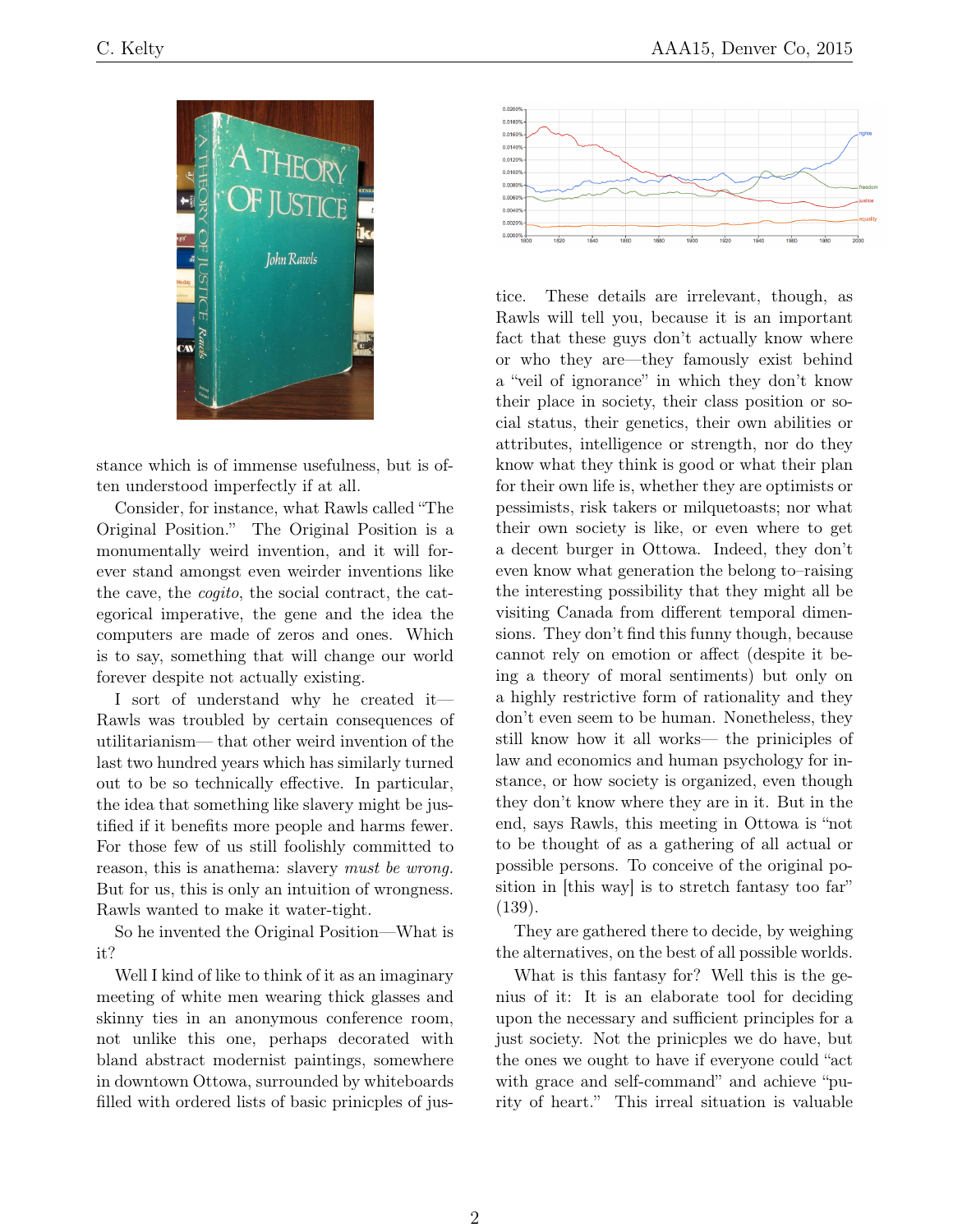

because if we agree on the necessary outcome of this meeting, we can compare what we have today to what these hypothetical creatures ought to have chosen and, if it differs, try to adjust our own society in that direction. It provides a theoretical foundation, but more importantly a kind of "reference implementation" by which proposed legal or economic changes can be tried out and said to be just in a world where justice, just so you know, seems about the second least important thing in existence.

But back to 1971. ARPA.

What I can't stop thinking about though, is this: what if the original position were real? What if there were a place where people carefully weighed the differences between two priniciples of justice and a classical utilitarian theory before founding a well ordered society that ought to—no would—govern us? What if they did this, and then they built it, and then it became the Internet? The "Original Position" of the Internet is something that took place amongst just such a meeting of white men in skinny ties. And it is a meeting that has been repeated in multiple places and times—in fact, meetings to decide what networked technologies will look like happen all the time and are in fact confronted with exactly the criteria that Rawls' fantasy is meant to explore, namely, "the normal conditions under which human cooperation is both possible and necessary." (126 sec. 22) Or more precisely: "the circumstances of justice obtain whenever mutually disinterested persons put forward conflicting claims to the division of social advantages under conditions of moderate scarcity." (12 sec 22)

In the case of networked technologies like the Internet—which is to say, technologies that are collaboratively designed by competing parties to be open and to replicate, channel or supplement "society"—satisfy Rawls definition of the original position. Their construction involves mutually disinterested parties—what, for instance, in the language of the Internet's designers were called "administratively bounded networks" that needed to be "internetted" together; they exist in conditions of moderate scarcity, in particular of shared computing resources, bandwidth and human attention as well as electricity, infrastructure and labor (despite the absurd claims of people to the contrary); and they make conflicting claims to the division of social advantages, which is to say, they are concerned with who will benefit and how from participation in such networked technologies, and how best to ensure equality of position and opportunity (for instance, with respect to intellectual property).

To deal with these constraints, designers propose protocols that are general, universally applicable, public, and ordered in some way— exactly the "formal constraints on the concept of right" that Rawls identified as core to his original position.

This overly burlesque comparison has a point.

I think it is not an accident that the Internet has a similar structure to the Original Position in Rawls, and it is not just because they were both invented in 1971. Rather, it is clear that they both respond, in very different domains, to the same problem, which is, to put it far too crudely, the dominance of a certain utilitarian conception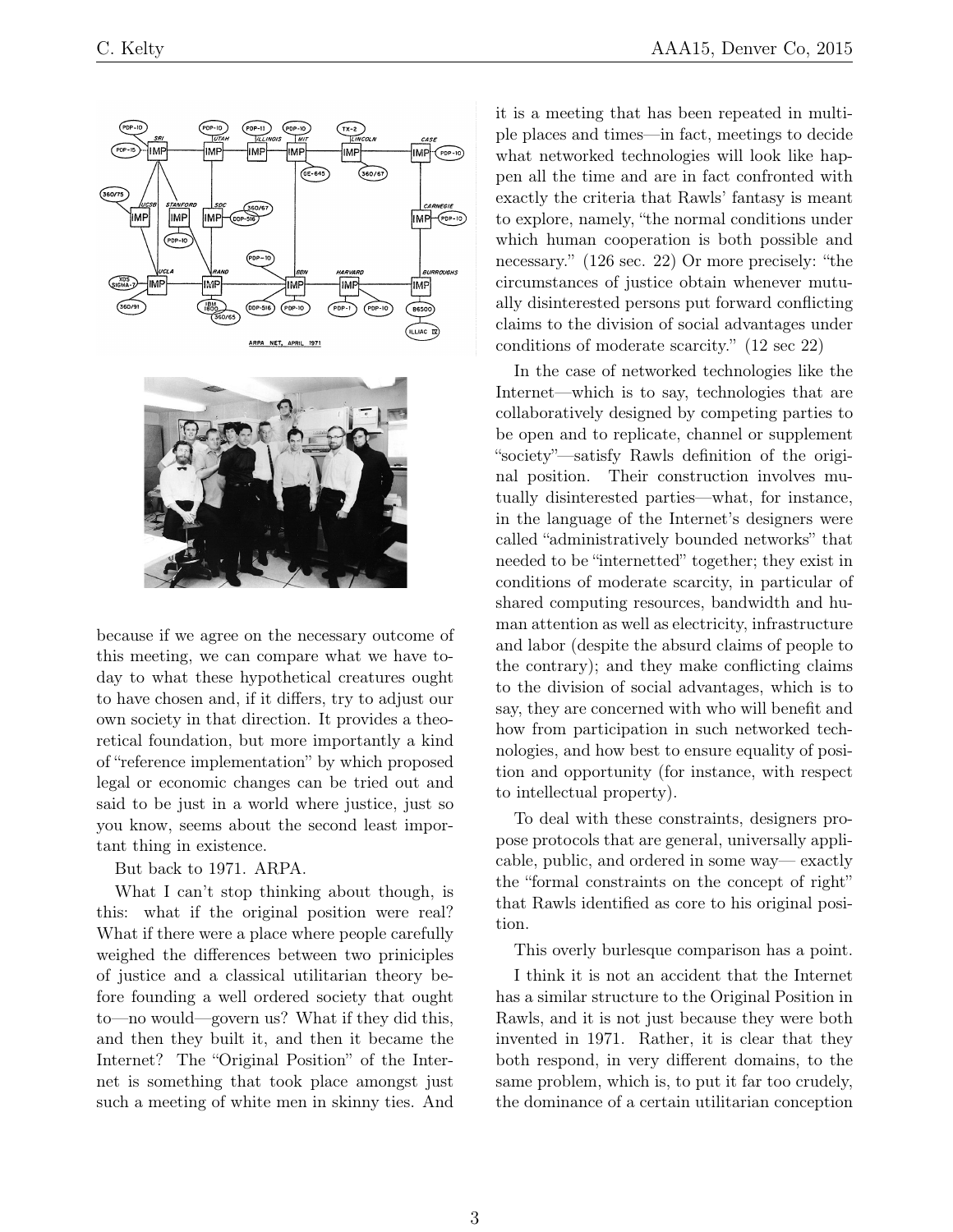CERF AND KAHN; PACKET NETWORK INTERCOMMUNICATION



Fig. 2. Three networks interconnected by two GATEWAYS.

| (may be null)                                                                     | Internetwork Header - |  |  |  |  |  |  |
|-----------------------------------------------------------------------------------|-----------------------|--|--|--|--|--|--|
| LOCAL HEADER SOURCE DESTINATION SEQUENCE NO. BYTE COUNT FLAG FIELD. TEXT CHECKSUM |                       |  |  |  |  |  |  |
|                                                                                   |                       |  |  |  |  |  |  |



of justice which leads to a world where might makes right.

The creators of the Internet, especially those who made it into something universal—and not just a commercial or military creation with particular goals and interests—really did conceive of it this way. It wasn't just another network, it was an "internetwork" for everyone. It didn't belong to the government or the military or the corporate world, it belonged to everyone. I am aware that I can't say this without sounding like I am lionizing the Internet and its designers— but I assure you that's not what I'm trying to do. Rather, I am trying to characterize its cultural significance.

Which is a way of saying also, that it is my own answer to the question:

What kind of thing is the internet that anthropologists might know it?

At least since Arturo Escobar and Bryan Pfaffenberger first directed anthropological attention to it in the 1990s, there have been a variety of confusions about what kind of object it might be such that it might be known by anthropologists– is it the internet, is it cyberspace, is it "the digital" is it new media, algorithms, infrastructure, etc?

One thing that the Internet is, is a "total social fact"—all things to all people. Sociologists, psychologists, economists, political theorists, journalists, religious experts, security agencies, management and finance professionals, teenagers, trolls, terrorists, murderers, poker players and cats have asked "what is the Internet that we might know it?"

The last ten years have seen considerable ferment in how we answer this question, and Savage Minds has been both participant and chronicler of these changes. For those of us who were working in this era before 2005, the most common worry we seemed to face was that to know the internet would be a return to "armchair anthropology"— that it was not a real place, that there was nothing culturally authentic about it. It was bound up with the culture wars and postmodernism and cultural studies; guilt by association with things like Mondo 2000, early Wired magazine, John Perry Barlow, and various once fringe things now blithely grouped together as a "California ideology." This concern implied a very specific assumption about what real anthropology involved—namely, face to face contact, preferably with brown people, in faraway places.

But even by 1999, Michael Fischer offered a compelling corrective in understanding that the internet was more than a new thing, more than itself, and operated in surprising ways. He suggested viewing as a place being "worlded"— a quasi-phenomenological move intended to show how diverse people—lawyers, activists, science fiction writers—were involved in making the Internet into a project. This is an approach continued in a different way by Alex Golub (perhaps also by Thomas Malaby's work), who has written about the "projects" people take on in their lives, whether it be raiding in WoW or becoming a miner in Porgera, or any other project that is a suitable object for anthropological analysis. It nicely sidesteps the boring discussions of the epistemological or ontological status of the Internet to focus on commonalities across Internet and other fieldsites and projects.

For others the Internet was best known as a new fieldsite (Hine, Miller and Slater, Boellstorff) within which pre-existing cultures are refracted in new ways. In part, the projects were figured as Malinowskian challenges in a new place—explicitly experimental and performative in Boellstorff's version . Knowing the Internet therefore posed a primarily methodological problem: what new kinds of fieldwork were necessary

4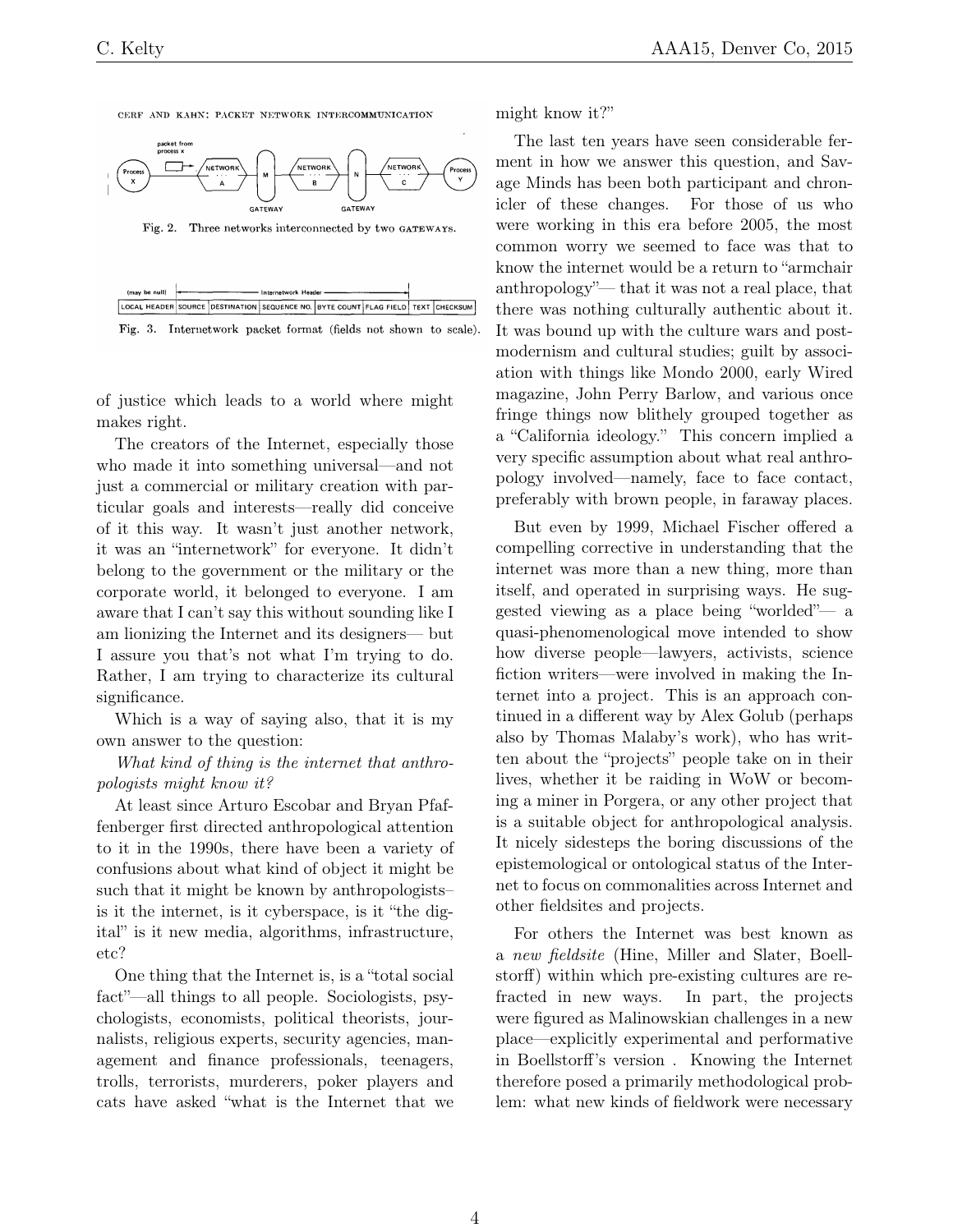to get at culture in these new sites. The "virtuality" of cyberspace, online persistent worlds, games and other such spaces of conviviality, competition and consumption have become the focus for many anthropologists simply because of their sheer importance to culture, economy and society generally—and such an approach lends itself to the kinds of familiar comparison and theoretical abstraction in which it is possible for anthropologists to compare the Nuer and the Sepik or the Protestant American and the Turkish Muslim.

For a few, knowing the internet has become a measurement, mapping and mining problem. This tends to be more true of sociologists and comm/media studies people who are living in an extended moment of Durkheimian collective jouissance, rediscovering Society over and over again in every twitter feed, facebook timeline, or SnapChat metadata (thank you NSA for making it all possible). But I think for anthropology the more promising work is that which has taken the problem of "the algorithm" to be a way to know the internet: Nick Seaver, Tarleton Gillespie, Natasha Schull, etc.

Knowing the internet has also meant knowing it as a linguistic object—as something that hovers between speech and writing, generates new vernaculars, allows us to see language ideologies in formation, and for some purposes serves as an amazing new corpus. For Johannes Fabian, the capacity to preserve and sustain particular archives has implications for memory and ethnographic observation. The textual affordances of the early internet have given way to newer and more dynamic forms—video and audio, games and social media—which bring the question of the Internet into more specific congress with an anthropology of media [Ginsburg/Larkin perhaps].

Still others anthropologists have decided to know the internet primarily as a set of amazing tools: my emblem for this is Kerim Friedman, who over the course of the last 10 years has profiled all manner of cool tools we use, webhosting problems and solutions, data collecting and data analysis tools, personal productivity stuff, audio, video and social media mashups, and so on. Trawl through the archives of Savage Minds and just about every innovation with any relevance to anthropology of the last ten years has been given the once-over by Kerim. This is in some ways a very emic approach to the Internet it's here, it's ours, an we might as well learn to inhabit it in the best possible way.

Naturally a central concern of "knowing the Internet" for anthropologists has been seemingly endless push for open access. But what open access points to, if one can get away from the technical discussions and the histrionics, is the public status and circulation of anthropological knowledge and representation. All of us involved in Savage Minds are focused on trying to do more to circulate anthropological knowledge and push for open access. I just want to highlight one way in which the last ten years has been transformative here: In march of 2008, more or less out of the blue, I invited Carole to write something about the protests that were happening in Tibet that year. Carole has since become the beating heart of Savage Minds, and now the number of topics the site keeps focus on daily now far outstrips the time I have in a day to keep up. At the time, I was trying to raise consciousness about the fact that science journalists, or journalists generally, did not cover the bulk of what anthropologists do—or the issues we care the most about. I thought maybe we could affect that by sort of pre-digesting some issues for journalists.

But it's more than that— it's not just about a public out there, or some weak sense of communicating to a general public— what Carole and the other authors on the site are doing now changes the very meaning of the internal public, the public of anthropologists who pay attention to each other. It radicalizes the idea that we get our research via conferences and departmental colloquia. I'm pretty sure that the elite departments and our senior colleagues remain mostly unaware that this is happening, but it is a major generational shift.

And of course, it's impossible today to know the Internet other than as a #hashtag. From  $\#\text{Occupy}$  to  $\#\text{ArabSpring}$  to  $\#\text{Ferguson}$  to #BlackLivesMatter, the presence of these collec-